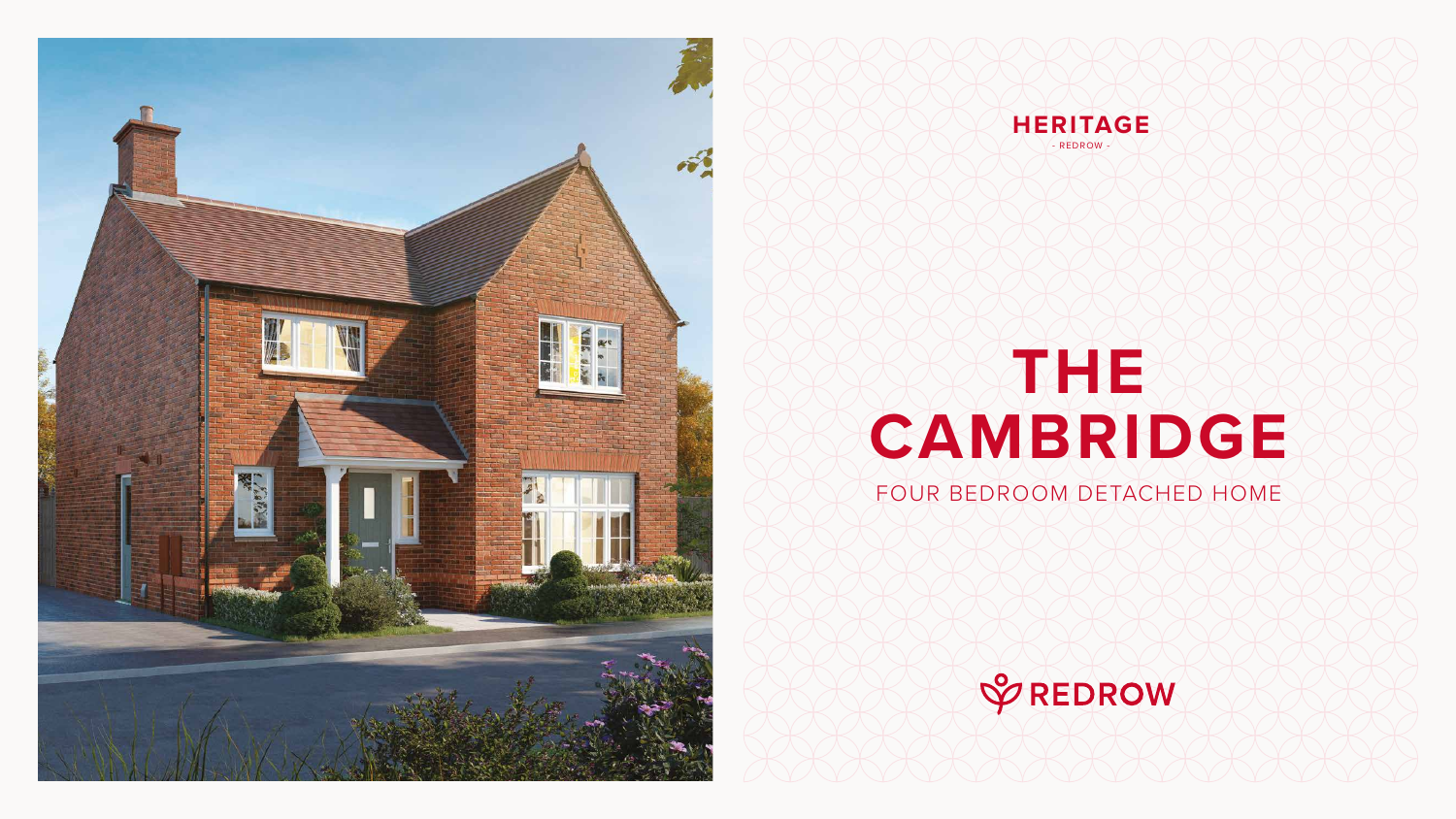## THE CAMBRIDGE **GROUND FLOOR**

**BOO** Hob **OV** Oven

**FF** Fridge/freezer







#### **KEY**

**TD** Tumble dryer space

Dimensions start **ST** Storage cupboard **WM** Washing machine space **DW** Dish washer space